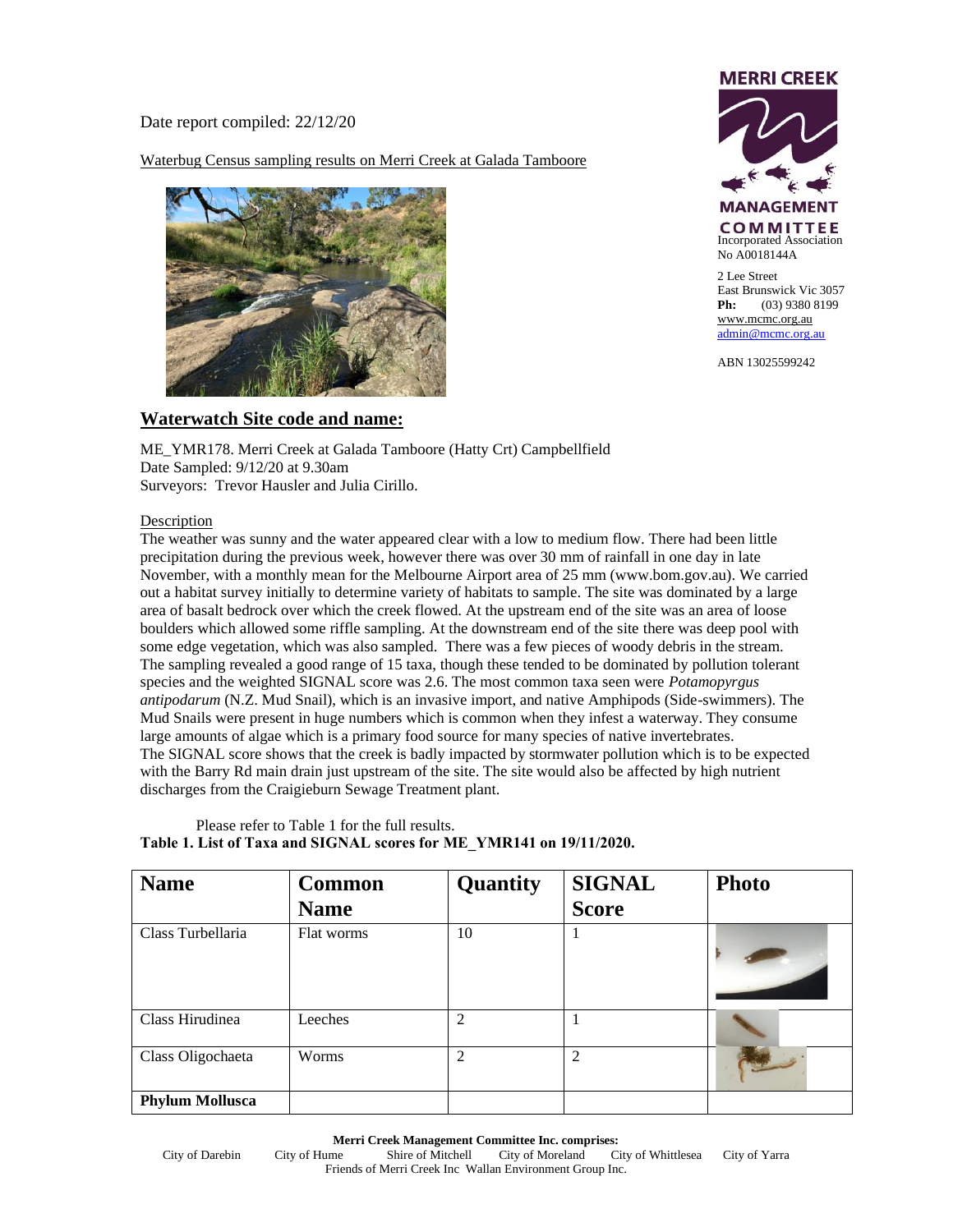| Physa acuta                     | Pond Snail                                   | $\overline{3}$ | $\mathbf{1}$   |  |
|---------------------------------|----------------------------------------------|----------------|----------------|--|
|                                 |                                              |                |                |  |
| Potamopyrgus<br>antipodarum     | N.Z. Mud Snail                               | >100           | $\overline{3}$ |  |
| <b>Family Corbiculidae</b>      | Pea Shells                                   | $\mathbf{1}$   | $\overline{5}$ |  |
| <b>Class Crustacea</b>          |                                              |                |                |  |
| Family Atyidae                  | <b>Glass Shrimps</b>                         | 12             | 3              |  |
| Order Amphipoda                 | Side-swimmers                                | >100           | 3              |  |
| <b>Class Insecta</b>            | <b>Insects</b>                               |                |                |  |
| <b>Order Coleoptera</b>         | <b>Beetles</b>                               |                |                |  |
| <b>Family Dytiscidae</b>        | <b>Diving Beetles</b>                        |                |                |  |
|                                 | <b>Two-tailed Tiger</b><br>Larvae            | 5              | $\overline{2}$ |  |
| <b>Order Diptera</b>            | <b>True Flies</b>                            |                |                |  |
| Family Chironomidae             | Non-biting Midges                            | $\overline{2}$ | 3              |  |
| Order<br>Ephemeroptera          | <b>Mayflies</b>                              |                |                |  |
| <b>Family Caenidae</b>          |                                              | $\mathbf{1}$   | $\overline{4}$ |  |
| <b>Order Hemiptera</b>          | <b>True Bugs</b>                             |                |                |  |
| Family Nepidae<br>Genus Ranatra | Needle Bugs                                  | $\mathbf{1}$   | $\sqrt{2}$     |  |
| <b>Order Odonata</b>            | <b>Dragonflies and</b><br><b>Damselflies</b> |                |                |  |
| Family<br>Coenagrionidae        |                                              | 10             | $\overline{2}$ |  |
| <b>Order Trichoptera</b>        | <b>Caddies Flies</b>                         |                |                |  |
| Family<br>Hydropsychidae        | Net-spinning Caddis                          | $>20$          | 6              |  |
| Family Leptoceridae             |                                              |                |                |  |

**Merri Creek Management Committee Inc. comprises:**